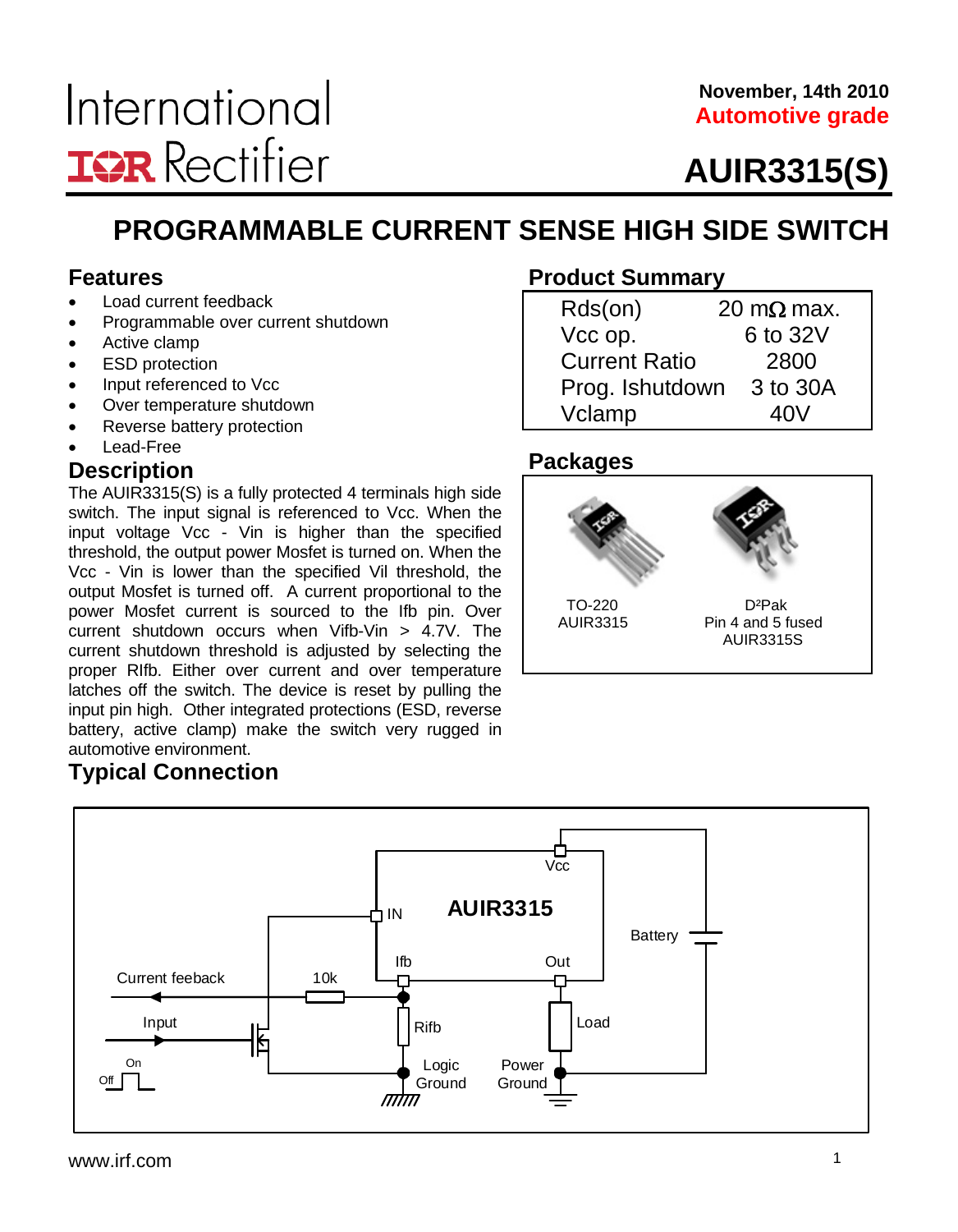#### **Qualification Information**†

| <b>Qualification Level</b>        |                  | Automotive<br>(per AEC- $Q100^{\dagger\dagger}$ )                                                                                                                                   |                                          |  |  |
|-----------------------------------|------------------|-------------------------------------------------------------------------------------------------------------------------------------------------------------------------------------|------------------------------------------|--|--|
|                                   |                  | Comments: This family of ICs has passed an Automotive qualification. IR's<br>Industrial and Consumer qualification level is granted by extension of the<br>higher Automotive level. |                                          |  |  |
| <b>Moisture Sensitivity Level</b> |                  | D <sub>2</sub> PAK-5L                                                                                                                                                               | MSL1, 260°C<br>(per IPC/JEDEC J-STD-020) |  |  |
|                                   |                  | TO220-5L                                                                                                                                                                            | Not applicable                           |  |  |
|                                   | Machine Model    | Class M4 (450V)<br>(per AEC-Q100-003)                                                                                                                                               |                                          |  |  |
| <b>ESD</b>                        | Human Body Model | Class H3A (4,500 V)<br>(per AEC-Q100-002)                                                                                                                                           |                                          |  |  |
| <b>Charged Device Model</b>       |                  | Class C4 (1000 V)<br>(per AEC-Q100-011)                                                                                                                                             |                                          |  |  |
| <b>IC Latch-Up Test</b>           |                  | Class II, Level A<br>(per AEC-Q100-004)                                                                                                                                             |                                          |  |  |
| <b>RoHS Compliant</b>             |                  | Yes                                                                                                                                                                                 |                                          |  |  |

† Qualification standards can be found at International Rectifier's web site <http://www.irf.com/>

†† Exceptions to AEC-Q100 requirements are noted in the qualification report.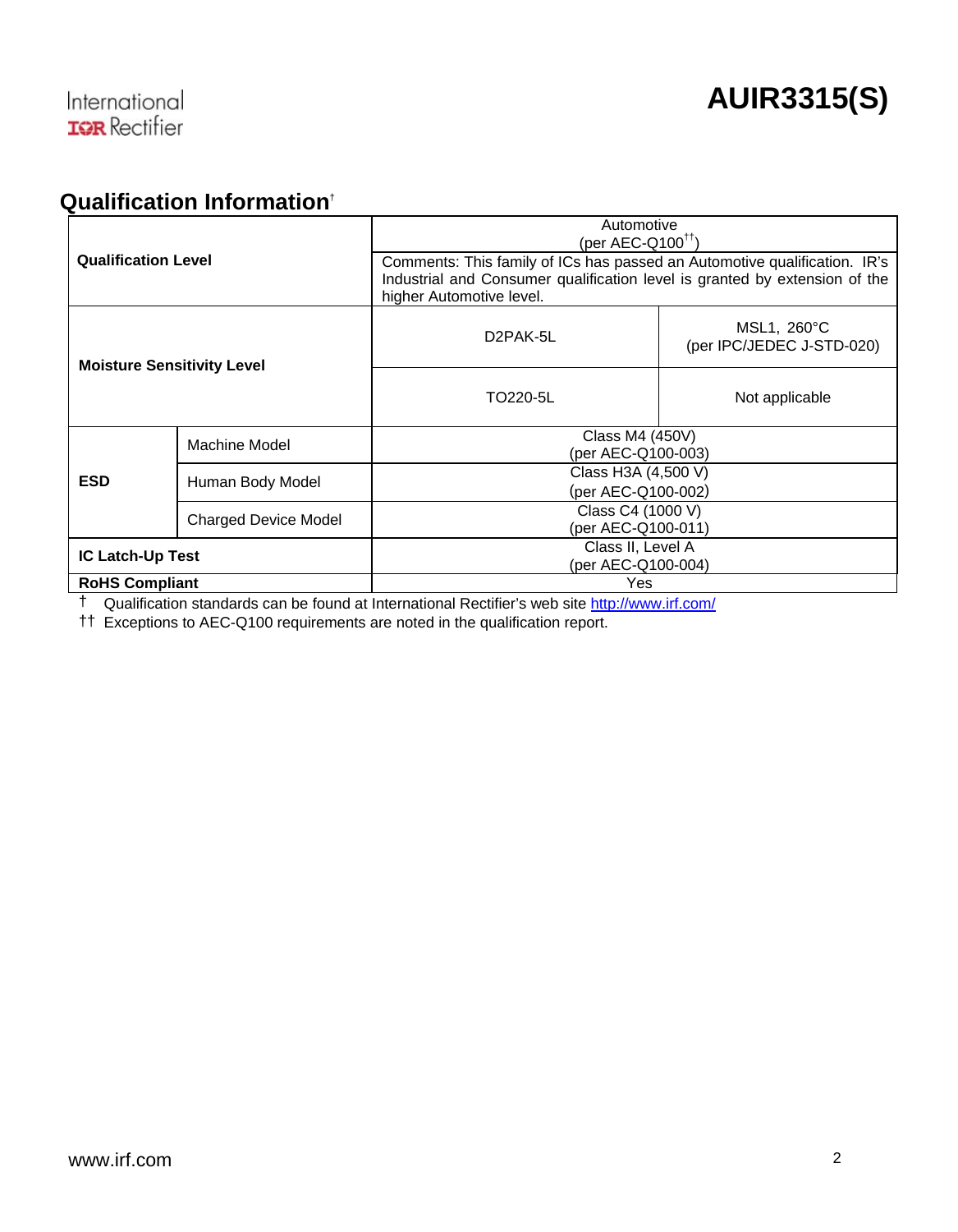#### **Absolute Maximum Ratings**

Absolute maximum ratings indicate sustained limits beyond which damage to the device may occur. All voltage parameters are referenced to Vcc lead. (Tj=-40°..150°C, Vcc=6..26V Tambient=25°C unless otherwise specified).

| <b>Symbol</b> | <b>Parameter</b>                                          | Min.   | Max. | <b>Units</b> |
|---------------|-----------------------------------------------------------|--------|------|--------------|
| Vcc-Vin       | Maximum Vcc voltage                                       | $-16$  | 37   |              |
| Vcc-Vin cont. | Maximum continuous Vcc voltage                            | -16    | 32   | V            |
| Vcc-Vfb       | Maximum Ifb voltage                                       | -16    | 33   |              |
| Vcc-Vout      | Maximum output voltage                                    | $-0.3$ | 37   |              |
| Ids cont.     | Maximum body diode continuous current Rth=60°C/W (1)      |        | 2.8  | A            |
| Ids pulsed    | Maximum body diode pulsed current (1)                     |        | 100  |              |
| Pd            | Maximum power dissipation Rth=60°C/W                      |        | 2    | W            |
| Ti max.       | Max. storage & operating temperature junction temperature | -40    | 150  | °C           |
| Min Rfb       | Minimum on the resistor on Ifb pin                        | 0.3    |      | $k\Omega$    |
| Ifb max.      | Max. Ifb current                                          | -50    | 50   | mA           |

(1) Limited by junction temperature. Pulsed is also limited by wiring

#### **Thermal Characteristics**

| <b>Symbol</b>    | <b>Parameter</b>                                                         | Typ. | Max.                     | <b>Units</b> |
|------------------|--------------------------------------------------------------------------|------|--------------------------|--------------|
| Rth <sub>1</sub> | Thermal resistance junction to ambient D <sup>2</sup> -Pak Std footprint | 60   | $\frac{1}{2}$            |              |
| Rth <sub>2</sub> | Thermal resistance junction to case D <sup>2</sup> -Pak                  |      | $\overline{\phantom{m}}$ | °C∕W         |
| Rth <sub>3</sub> | Thermal resistance junction to case TO-220                               |      |                          |              |

#### **Recommended Operating Conditions**

These values are given for a quick design. For operation outside these conditions, please consult the application notes.

| <b>Symbol</b> | <b>Parameter</b>                    | Min. | Max. | Units     |
|---------------|-------------------------------------|------|------|-----------|
| lout          | Continuous output current           |      |      |           |
|               | Tambient=85°C, Rth=5°C/W, Tj=125°C  |      | 14   | А         |
|               | Tambient=85°C. Rth=60°C/W. Ti=125°C |      | 3.9  |           |
| Rifb          | Recommended Ifb resistor (2)(3)     | 0.5  | 3.5  | $k\Omega$ |
| Pulse min.    | Minimum turn-on pulse width         |      |      | ms        |
| Fmax.         | Maximum operating frequency         |      | 200  | Hz        |

(2) If Rifb is too low, the device can be damaged.

(3) If Rifb is too high, the device may not switch on.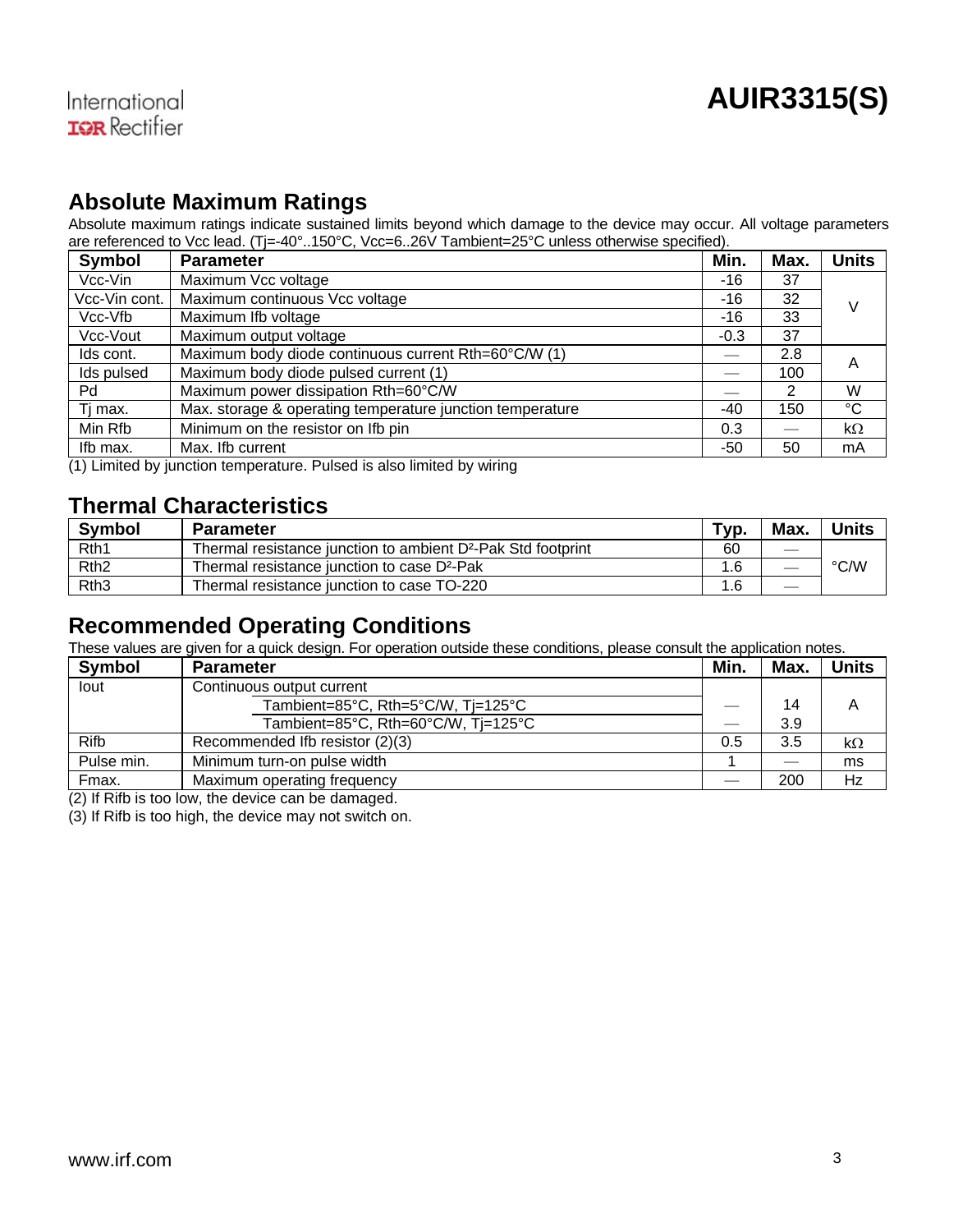#### **Protection Characteristics**

#### Ti=-40°..150°C, Vcc=6..26V, Rifb=500 to  $5k\Omega$

| Symbol       | <b>Parameter</b>                      |     | Typ. | Max.                     | <b>Units</b> | <b>Test Conditions</b>                     |
|--------------|---------------------------------------|-----|------|--------------------------|--------------|--------------------------------------------|
| Vifb-Vin@Isd | Over-current shutdown threshold       | 3.8 | 4.7  | 5.9                      | V            |                                            |
| Tsd          | Over temperature threshold            |     | 165  | $\overline{\phantom{0}}$ | °C           | See fig. 5                                 |
| <b>OV</b>    | Over voltage protection (not latched) | 33  | 35   | 39                       | V            |                                            |
| <b>Isdf</b>  | Fixed over current shutdown           | 30  | 38   | 50                       | A            | Vifb <vifb-vin@isd< td=""></vifb-vin@isd<> |
| Isd 1k       | Programmable over current shutdown 1k | 9   | 12   | 17                       |              | $Rifb=1k\Omega$                            |
| treset       | Time to reset protection              |     | 50   | 500                      |              | See fig. 5                                 |
| Min. pulse   | Min. pulse width (no WAIT state)      | 150 | 400  | 1200                     | μs           | $Ti=25^{\circ}C$                           |
| <b>WAIT</b>  | <b>WAIT</b> function timer            | 0.4 |      | 2                        | ms           | See fig. 4 and 5                           |
| Rds(on) rev. | Reverse battery On state resistance   |     | 16   | 28                       |              | $Vcc-Vin=14V.$                             |
|              | Ti=25°C                               |     |      |                          | $m\Omega$    | $Iout=10A$                                 |
|              | $Ti=125^{\circ}C$                     |     | 24   | 42                       |              |                                            |

#### **Static Electrical Characteristics**  Tj=25°C, Vcc=14V (unless otherwise specified)

| Symbol       | <b>Parameter</b>                           | Min.          | Typ. | Max. | <b>Units</b> | <b>Test Conditions</b>     |  |
|--------------|--------------------------------------------|---------------|------|------|--------------|----------------------------|--|
| Vcc op.      | Operating Voltage range                    | 6             |      | 32   |              |                            |  |
| Icc off      | Supply leakage current                     |               | 1.5  | 5    |              | Vin=Vcc, Vcc-Vout=14V,     |  |
|              |                                            |               |      |      | μA           | Vcc-Vifb=14V. Ti=25°C      |  |
| lin, on      | On state IN positive current               | $1.5^{\circ}$ | 3    | 6    | mA           | Vcc-Vin=14V. Ti=25°C       |  |
| Vih          | High level Input threshold voltage (4)     |               | 5.4  | 6.3  |              |                            |  |
| Vil          | Low level Input threshold voltage (4)      | 4             | 4.9  | 5.8  | V            |                            |  |
| <b>Vhvst</b> | Input hysteresis Vih-Vil                   | 0.2           | 0.4  | 1.5  |              |                            |  |
| lout         | Drain to source leakage current            |               | 1.2  | 5    |              | Vin=Vcc. Vcc-Vifb=0V.      |  |
|              |                                            |               |      |      | μA           | Vcc-Vout=14V, Tj=25°C      |  |
| Rds(on)      | On state resistance (5) Ti=25°C            | 10            | 15   | 20   |              | lout=10A, Vcc-Vin=14V      |  |
|              | On state resistance (5) Ti=25°C            | 10            | 16   | 28   | $m\Omega$    | lout=7A. Vcc-Vin=6V        |  |
|              | On state resistance (5) $Ti=150^{\circ}$ C | 20            | 28.5 | 38   |              | lout=10A, Vcc-Vin=14V      |  |
| V clamp1     | Vcc to Vout clamp voltage 1                | 36            | 39   |      | v            | lout=50mA                  |  |
| V clamp2     | Vcc to Vout clamp voltage 2                |               | 40   | 43   |              | lout=10A. $Ti=25^{\circ}C$ |  |

(4) Input thresholds are measured directly between the input pin and the tab. Any parasitic resistance in common between the load current path and the input signal path can significantly affect the thresholds.

(5) Rdson is measured between the tab and the Out pin, 5mm away from the package.

#### **Switching Electrical Characteristics**

Vcc=14V, Resistive load=4 $\Omega$ , Ti=25°C

| <b>Symbol</b> | <b>Parameter</b>              | Min. | Typ. | Max. | Units | <b>Test Conditions</b> |
|---------------|-------------------------------|------|------|------|-------|------------------------|
| tdon          | Turn on delay time to 10% Vcc |      | 11   | 27   |       |                        |
| tr1           | Rise time to Vcc-Vout=5V      |      | 4    | 10   | μs    |                        |
| tr2           | Rise time to Vcc-Vout=0.1Vcc  |      | 8    | 20   |       |                        |
| Eon           | Turn on enerav                |      | 0.2  |      | mJ    | See figure 2           |
| tdoff         | Turn off delay time           | 10   | 40   | 100  |       |                        |
|               | Fall time to Vout=10% of Vcc  |      | 8    | 20   | μs    |                        |
| Eoff          | Turn off energy               |      | 0.1  |      | mJ    |                        |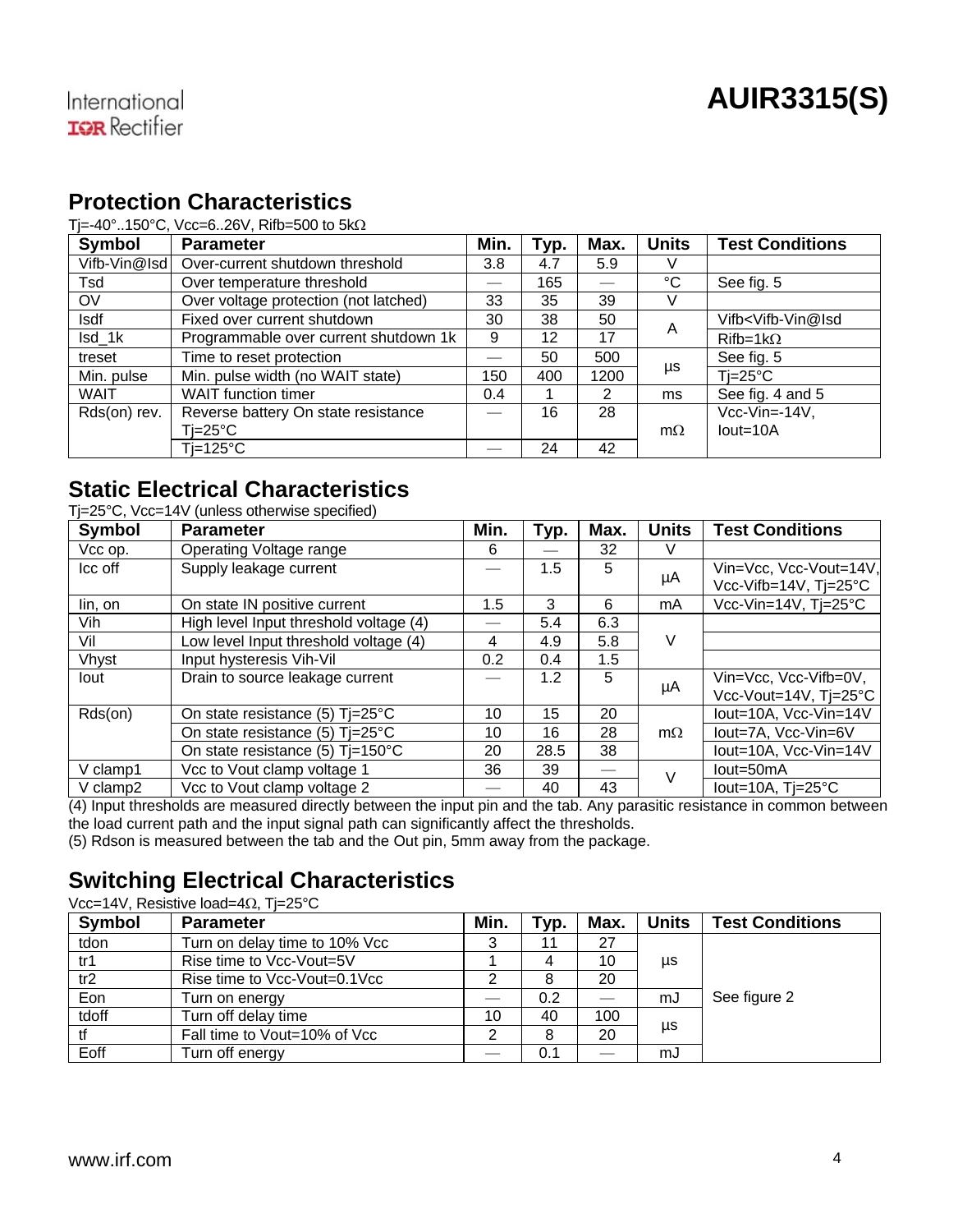#### **Current Sense Characteristics**

Tj=-40°..150°C, Vcc=6..26V (unless otherwise specified)

| <b>Symbol</b> | <b>Parameter</b>                     | Min.    | Tvp.  | Max.    | <b>Units</b>      | <b>Test Conditions</b>                  |
|---------------|--------------------------------------|---------|-------|---------|-------------------|-----------------------------------------|
| Ratio         | . Load/lifb current ratio            | 2.400   | 2.800 | 3.200   | $\qquad \qquad -$ | $Rfb = 500\Omega$ . lout=20A            |
| Ratio TC      | Load/lifb variation aver temperature | -5      |       | $+5$    | %                 | Ti=-40 $^{\circ}$ C to 150 $^{\circ}$ C |
| Offset        | Load current diagnostic offset       | $-0.08$ |       | $+0.09$ |                   | $Iout=1A$                               |
| trst          | Ifb response time (low signal)       |         |       |         | us                | 90% of the lout step                    |

#### **Functional Block Diagram**

All values are typical

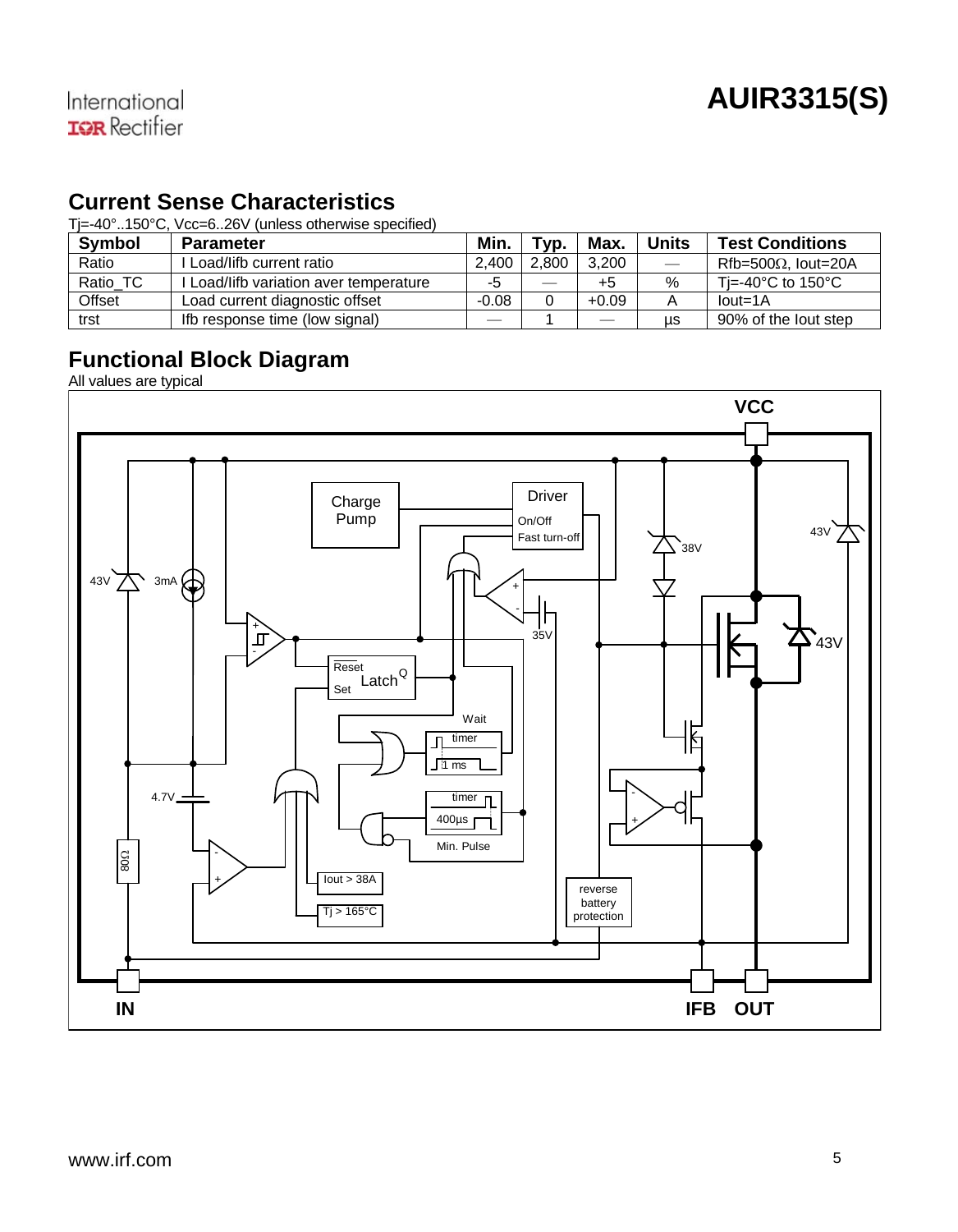



#### **Figure 1 – Voltages and current definitions Figure 2 – Switching time definitions**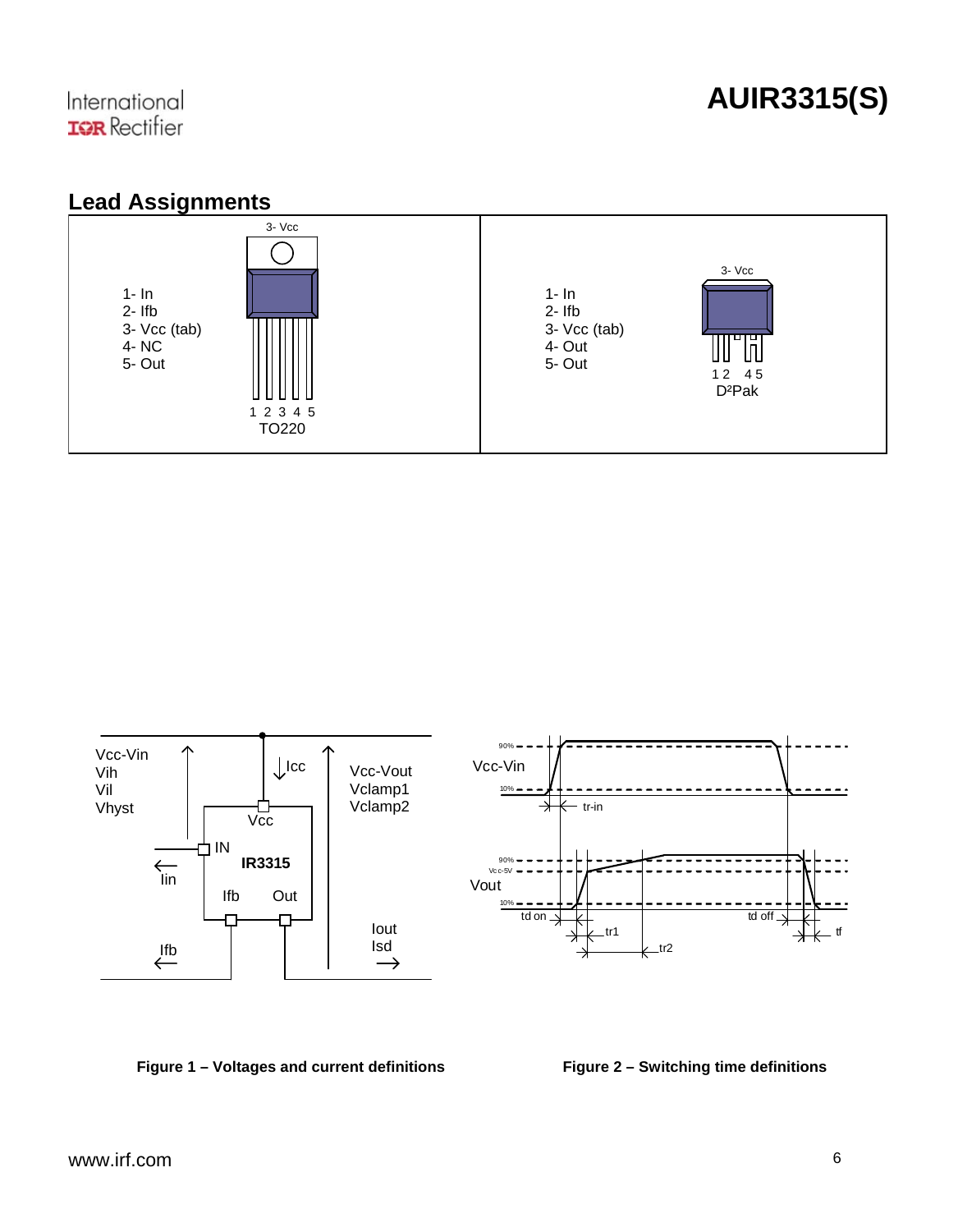### **AUIR3315(S)**





**Figure 3 – Active clamp waveforms Figure 4 – Min. pulse and Wait function** 



**Figure 5 – Protection Timing Diagrams**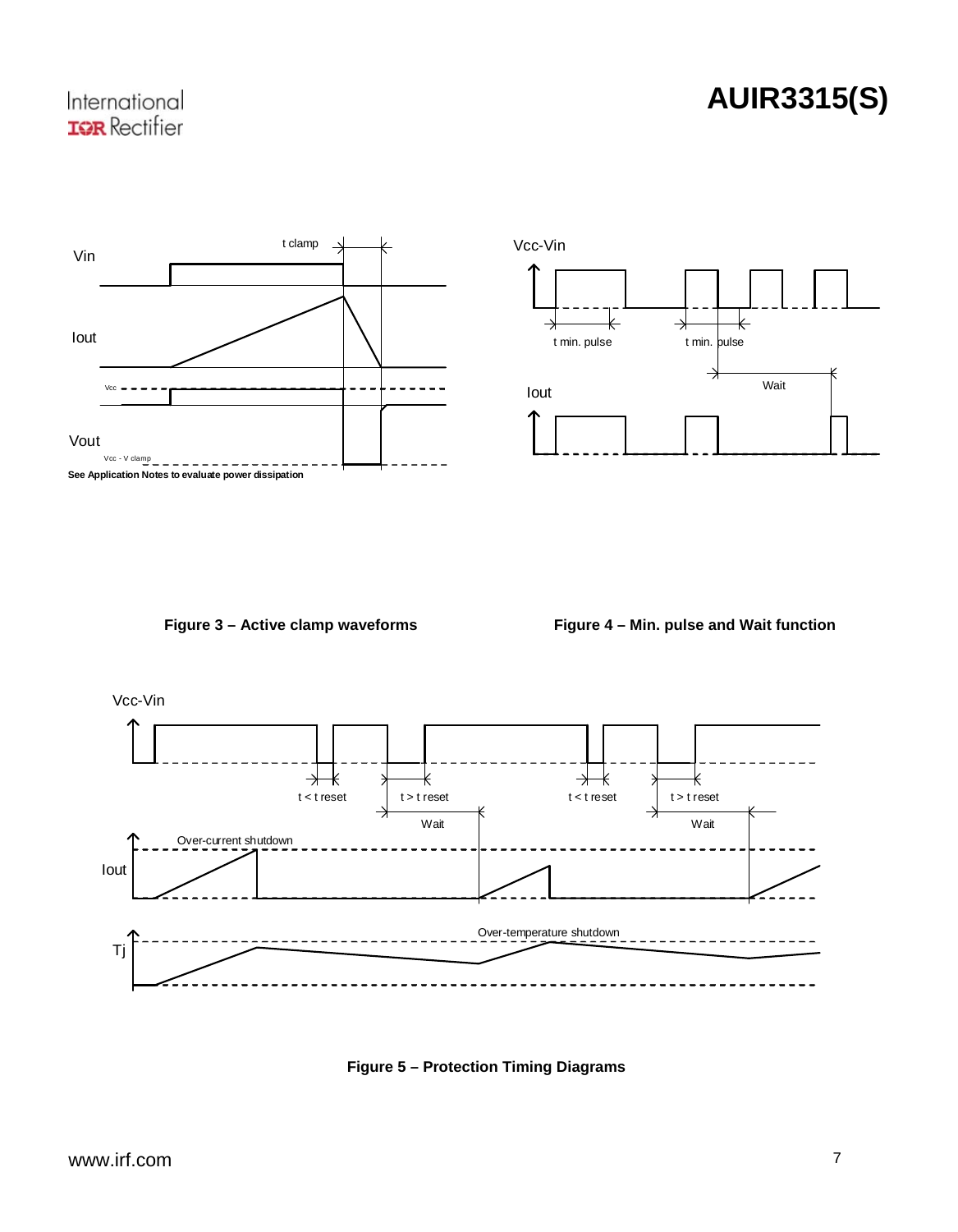# **AUIR3315(S)**



All curves are typical characteristics. Operation in hatched areas is not recommended. Tj=25°C, Rifb=500ohm, Vcc=14V (unless otherwise specified).

**Figure 8 - Normalized Rds(on) (%) Vs Tj (°C) Figure 9 – Vih, Vil and Vifb-Vin@Isd (V) Vs Tj (°C)**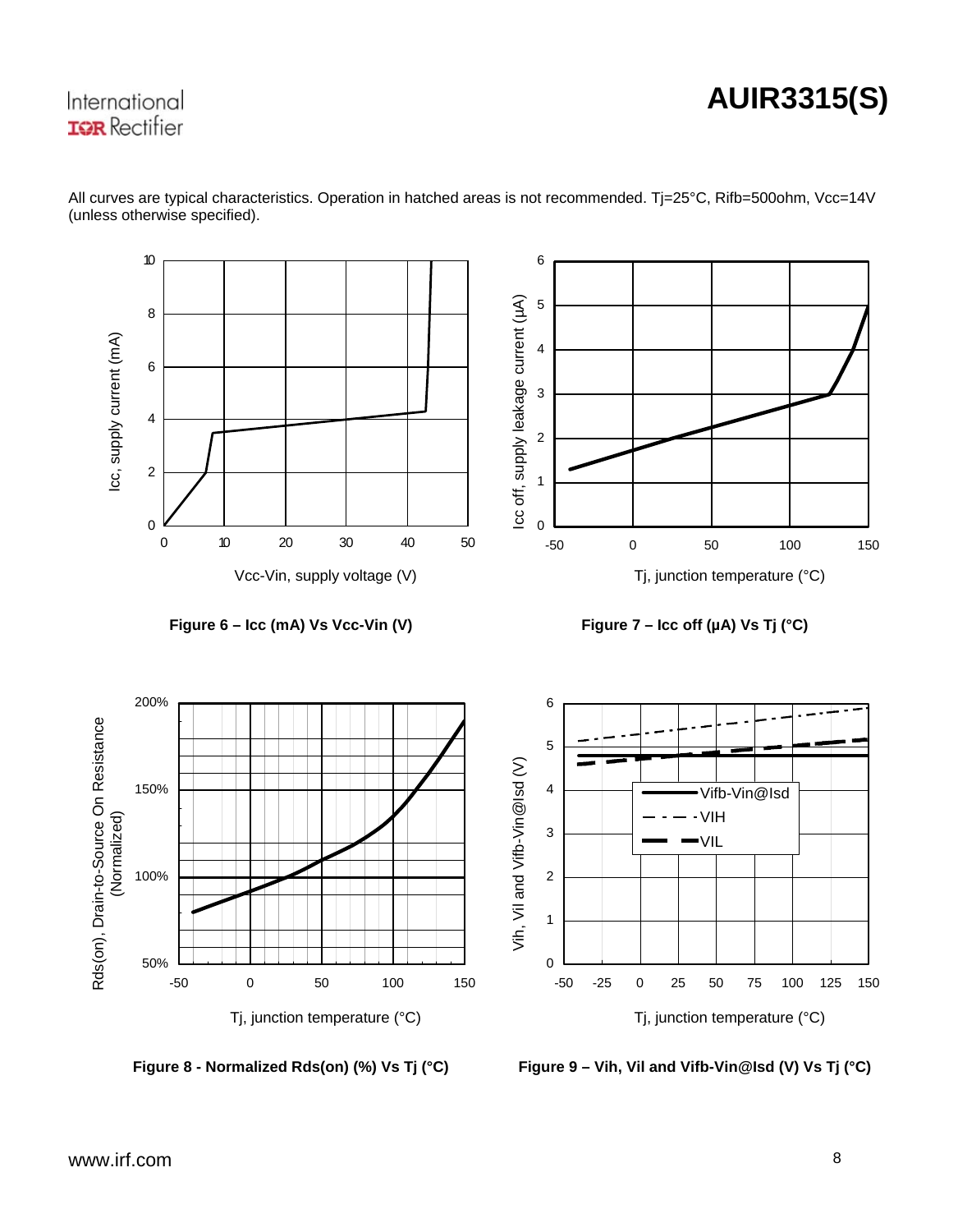# **AUIR3315(S)**



**Figure 10 – Error (+/- A) Vs I load (A) Figure 11 – Ids (A) Vs Rifb ()** 







Figure 12 – Max. lout (A) Vs Tamb. (°C) Figure 13 – Max. lout (A) Vs inductance (µH)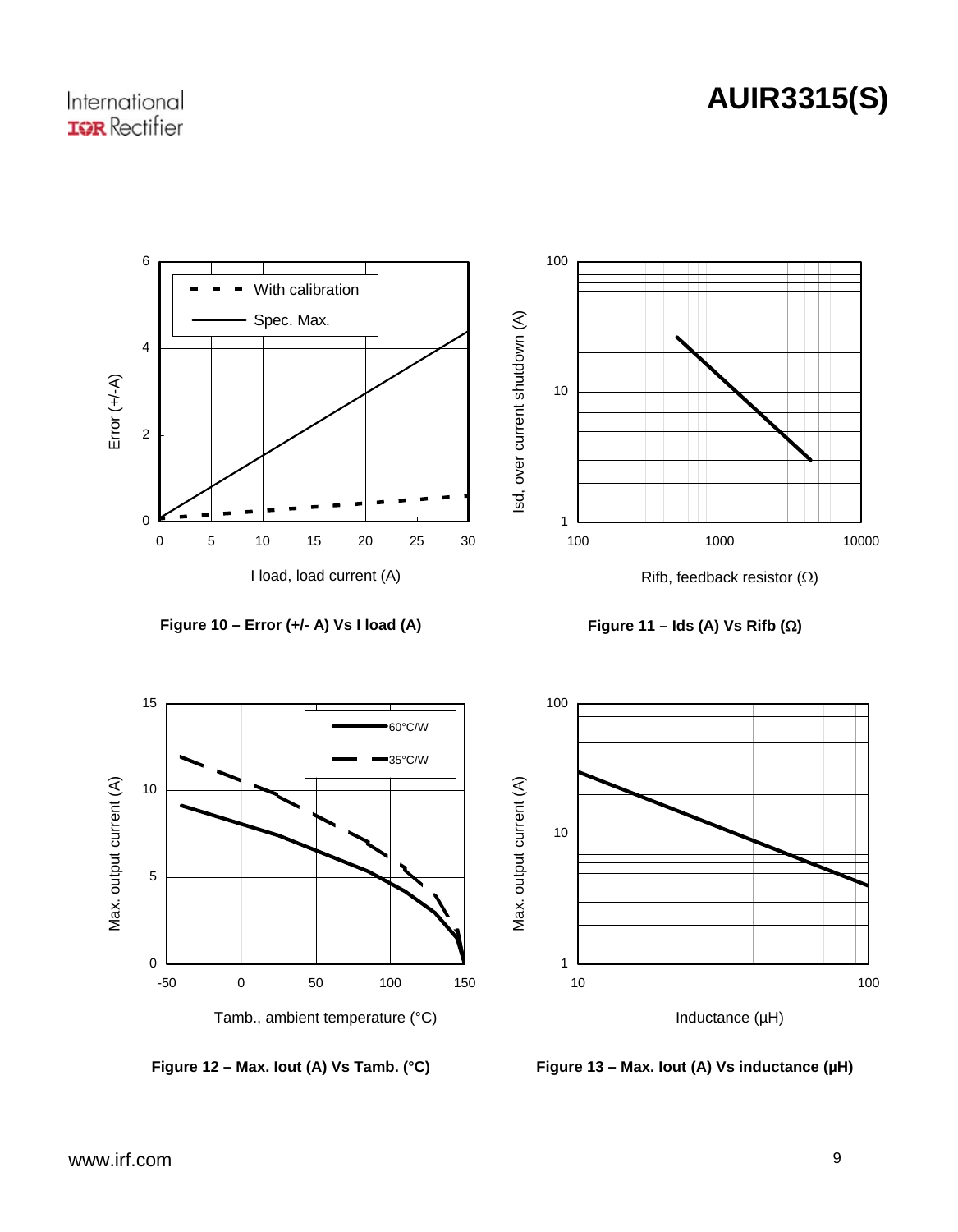#### International **IGR** Rectifier



**Figure 14 – Ids (A) Vs over temperature protection response time (s)** 

**Figure 15 – Transient thermal impedance (°C/W) Vs time (s)**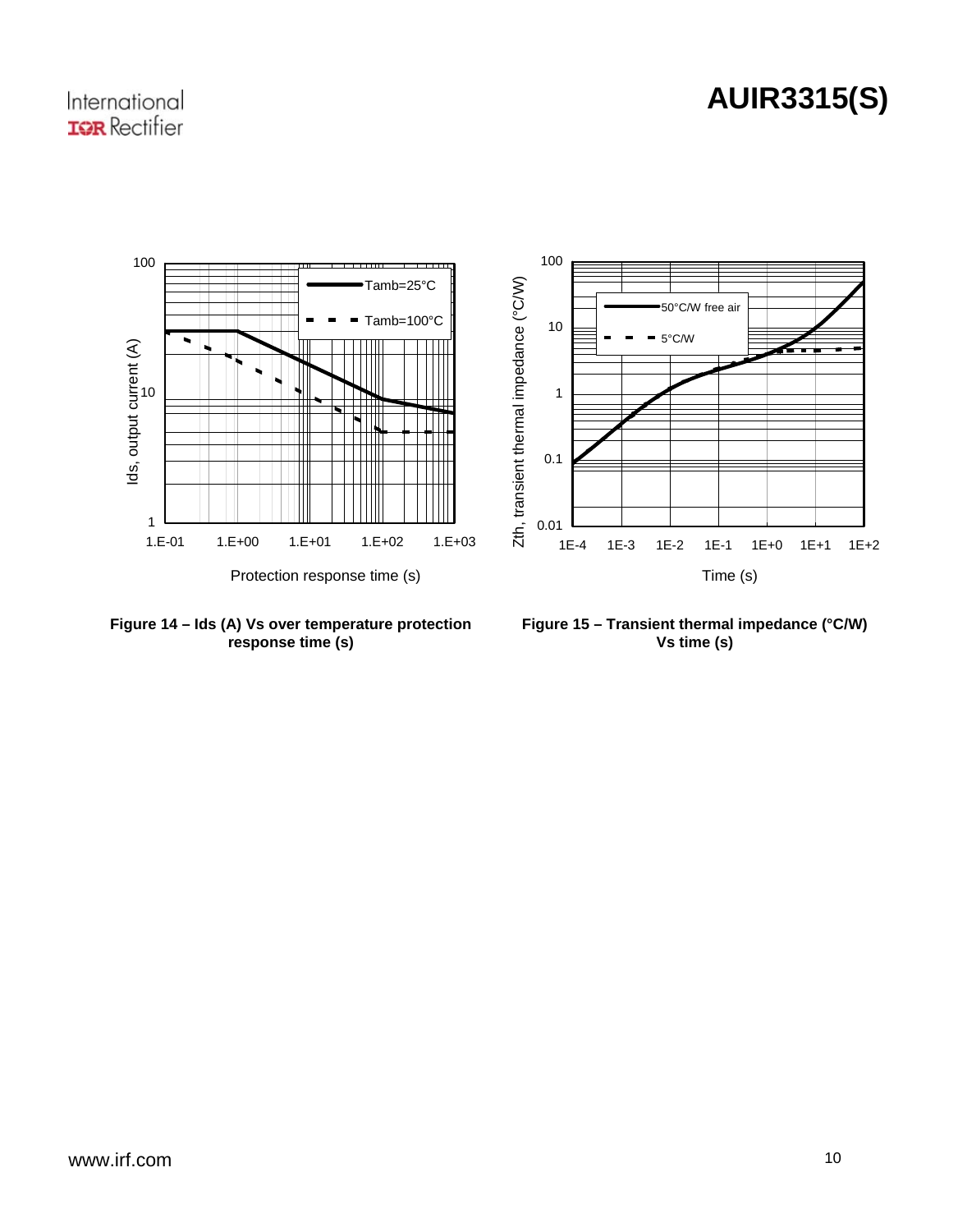#### **Case Outline – TO220 5 leads**









| <b>COME-KV2</b> | <b>DIMENSIONS</b>  |            |          |               | WW-IOZ         |  |
|-----------------|--------------------|------------|----------|---------------|----------------|--|
|                 | <b>MILLIMETERS</b> |            |          | <b>INCHES</b> |                |  |
|                 | UN.                | MAX.       | MIN.     | <b>MYX</b>    |                |  |
| А               | 3.56               | 4.83       | .140     | .190          |                |  |
| A1              | 0.51               | 1.40       | .020     | .055          |                |  |
| A2              | 2.03               | 2.92       | .080     | .115          |                |  |
| Ь               | 0.64               | 0.89       | .025     | .035          |                |  |
| b1              | 0.64               | 0.84       | .025     | .033          | 5              |  |
| c.              | 0.36               | 0.61       | .014     | .024          |                |  |
| c1              | 0.36               | 0.56       | .014     | .022          | 5              |  |
| D               | 14.22              | 16.51      | .560     | .650          | 4              |  |
| D1              | 8.38               | 9.02       | .330     | .355          |                |  |
| D <sub>2</sub>  | 11.68              | 12.88      | .460     | .507          | $\overline{7}$ |  |
| Ε               | 9.65               | 10.67      | .380     | .420          | 4,7            |  |
| E1              | 6.86               | 8.89       | .270     | .350          | 7              |  |
| E <sub>2</sub>  | ÷                  | 0.76       | $\sim$   | .030          | 8              |  |
| ň.              | 1.70               | <b>RSC</b> | .067 BSC |               |                |  |
| H1              | 5.84               | 6.85       | .230     | .270          | 7,8            |  |
| L               | 12.70              | 14.73      | .500     | .580          |                |  |
| ø               | 3.53               | 3.73       | .139     | .147          |                |  |
| O               | 2.54               | 3.05       | .100     | .120          |                |  |

NOTES:

- $1 -$
- $2 -$
- $\overline{x}$ -
- $4 -$
- $\frac{\mathbb{A}}{2}$
- 
- $7 -$
- 
- S: DARGEDONA AND TOLERANCING AS PER ASME YI-45 M-1994, DARGEDONA ARE SIONA IN NOSES (MALIMITERS). LEAD DANSISON AND FUNSION INCOLLUDE IN L1, ILLNO DATASH MARGEDONA DURING WERE DARGEDONAS ARE MARGEDON TO THE PASS TO A SHAR  $9,-$
- 10.- LEADS AND DRAIN ARE PLATED WITH 100% Sn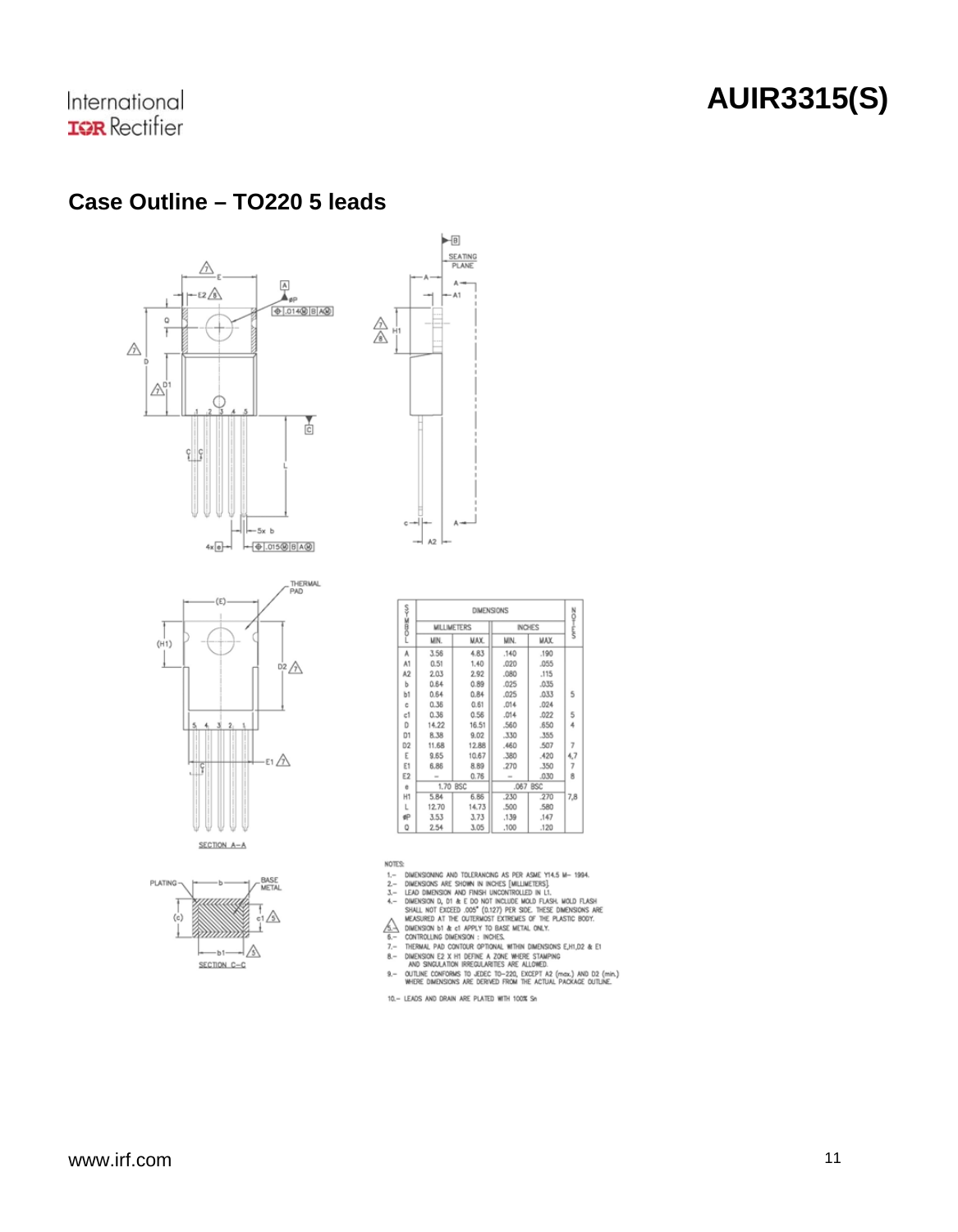$\frac{N}{2}$ 

MAX.

 $.190$ 

 $010$ 

n va  $\overline{\phantom{a}}$ 

 $.032$ 

 $.029$ 

 $.023$ 4

 $.065$ 

.380  $\mathbf 3$ 

.420  $\overline{\mathbf{3}}$ 

 $.609$ 

.055

.065

.070

 $.208$ 

02B

International **IGR** Rectifier

 $\overline{u}$ 

### **Case Outline - D2PAK - 5 Leads**





FOOT PRINT<br>SCALE 2:1

**NOTES:** 















1. DIMENSIONING AND TOLERANCING PER ASME Y14.5M-1994 2. DIMENSIONS ARE SHOWN IN MILLIMETERS [INCHES].

A DIMENSION b1 AND c1 APPLY TO BASE METAL ONLY. 5. CONTROLLING DIMENSION: MILLIMETERS 6. LEADS AND DRAIN ARE PLTED WITH 100% Sn



3. DIMENSION D & E DO NOT INCLUDE MOLD FLASH, MOLD FLASH SHALL NOT EXCEED 0.127  $[.005^{\circ}]$  per side. These dimensions are measured at the outmost extremes of the plastic booy.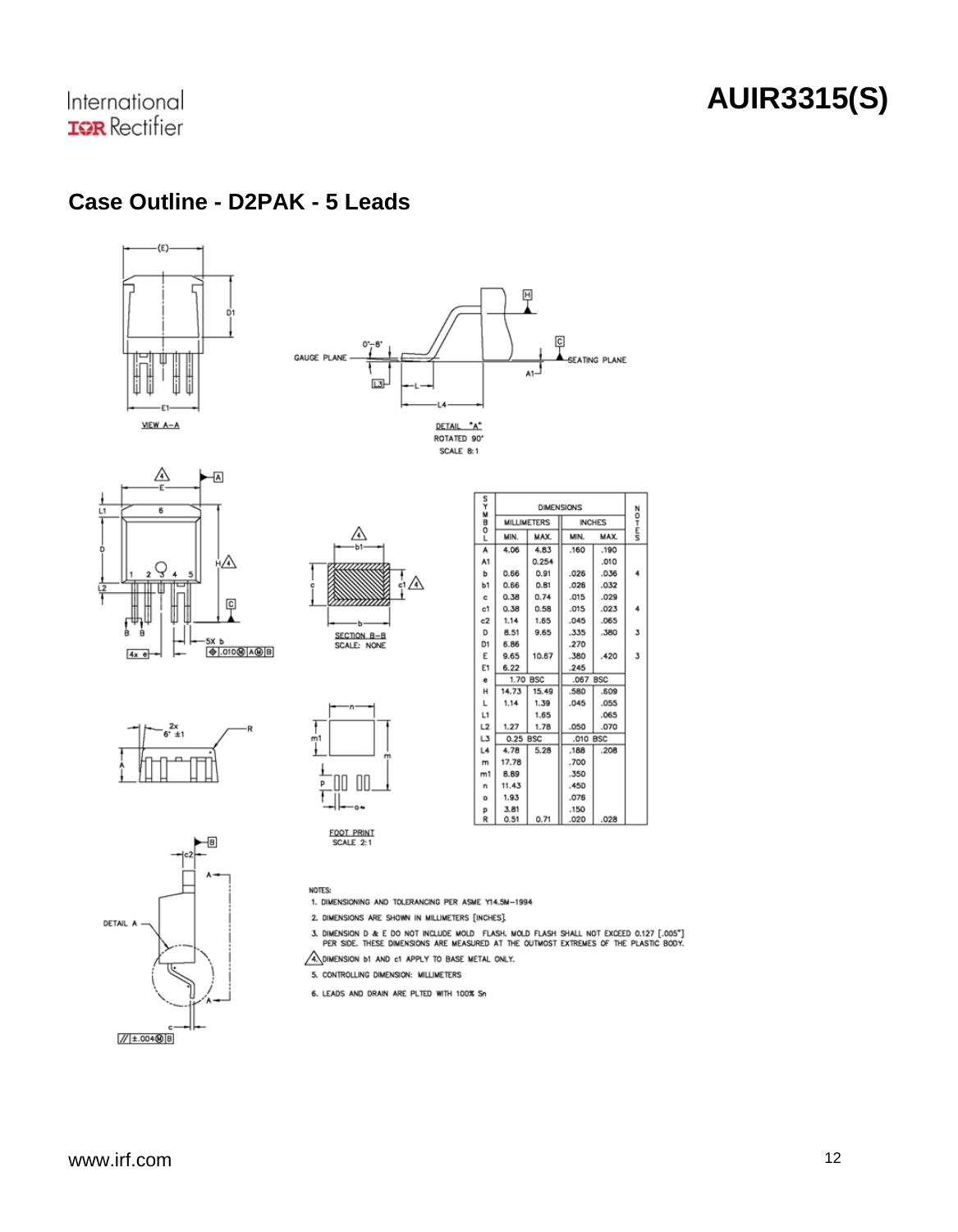### **AUIR3315(S)**



#### **Tape & Reel - D2PAK – 5 leads**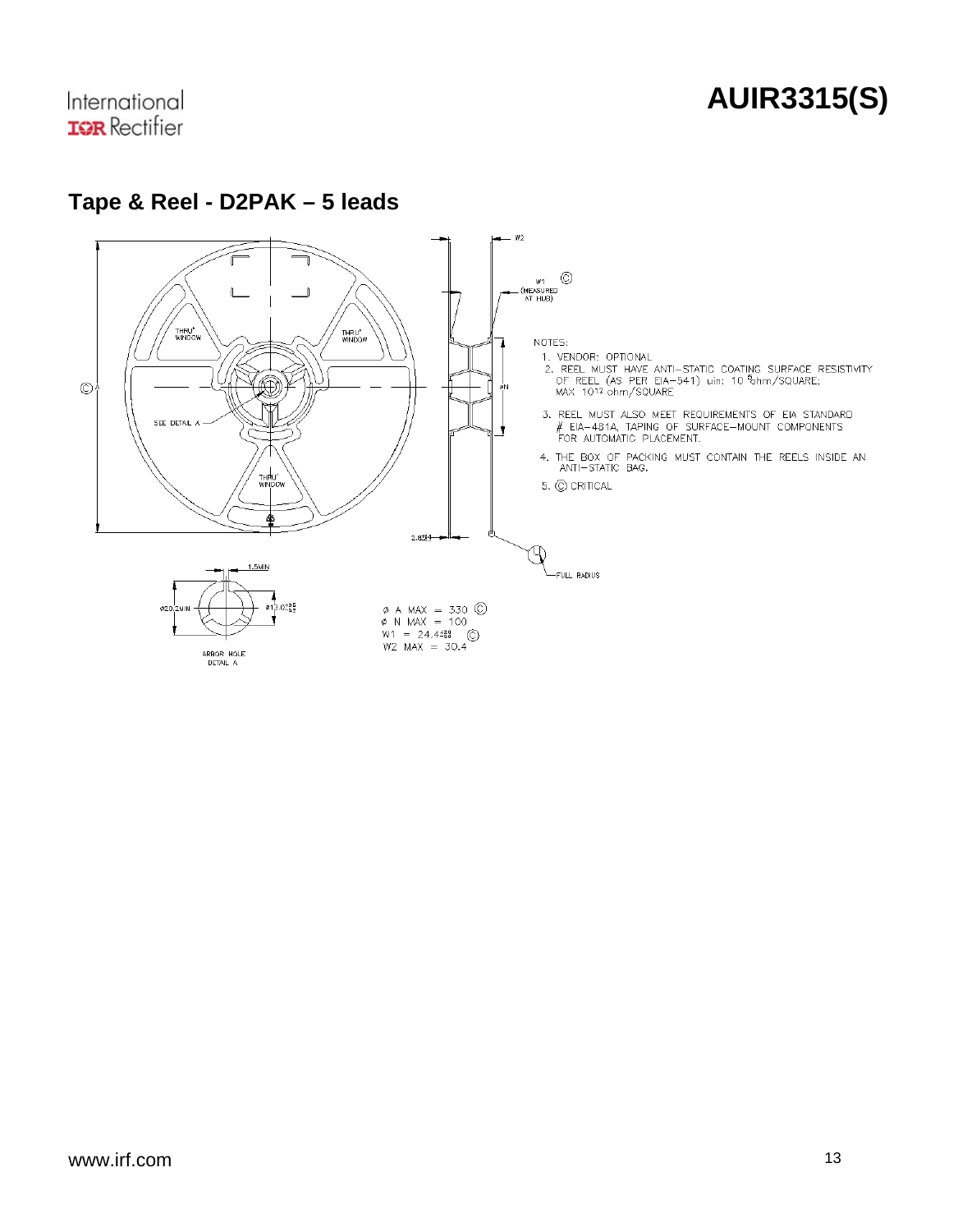### **AUIR3315(S)**

#### **Part Marking Information**



#### **Ordering Information**

| <b>Base Part Number</b> |                             | <b>Standard Pack</b> |          |                             |
|-------------------------|-----------------------------|----------------------|----------|-----------------------------|
|                         | Package Type                | Form                 | Quantity | <b>Complete Part Number</b> |
|                         | $TO220 - 5$ Leads           | Tube                 | 50       | <b>AUIR3315</b>             |
|                         | D <sub>2</sub> -Pak-5-Leads | Tube                 | 50       | <b>AUIR3315S</b>            |
| <b>AUIR3315</b>         |                             | Tape and reel left   | 800      | AUIR3315STRL                |
|                         |                             | Tape and reel right  | 800      | AUIR3315STRR                |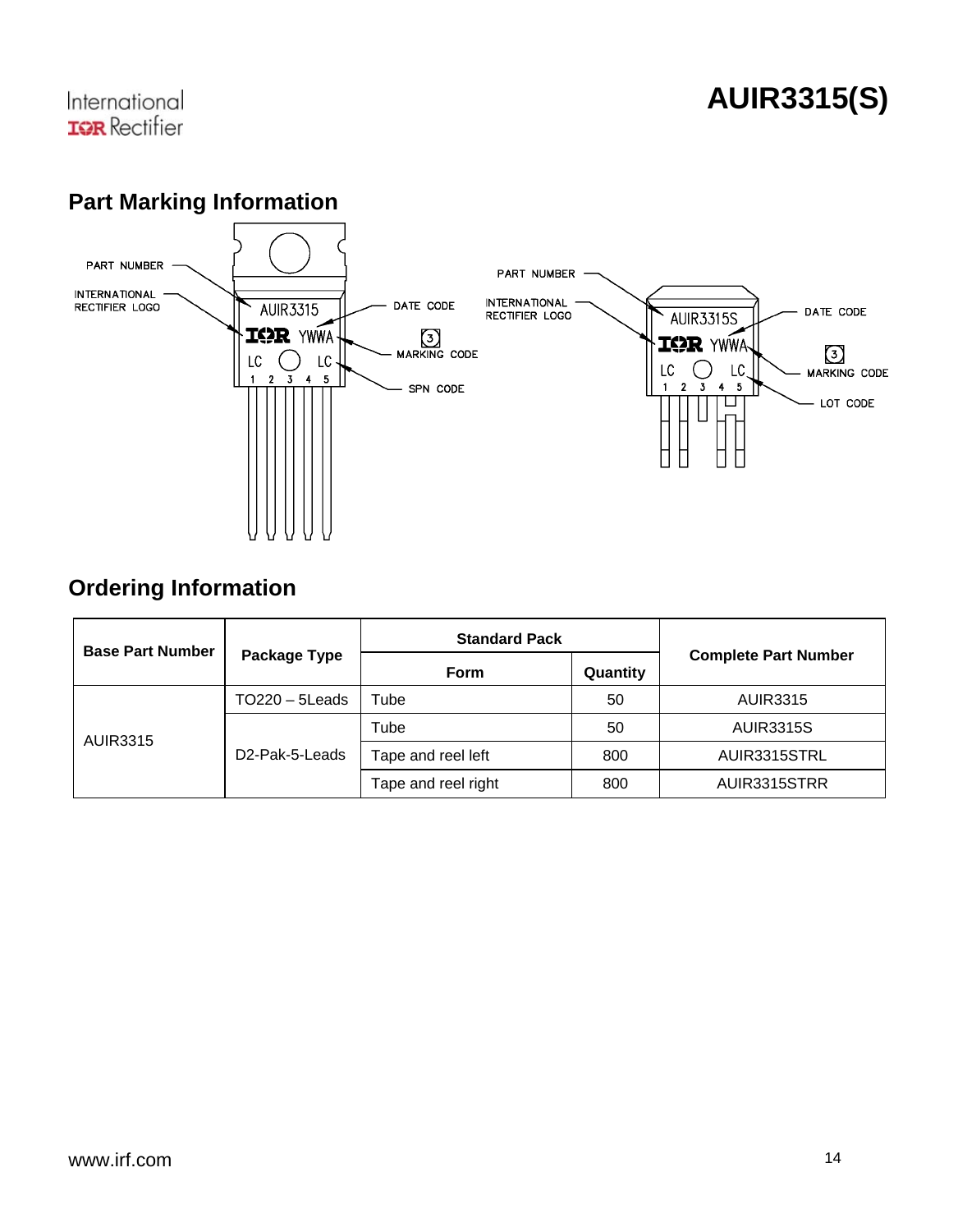#### International **TOR** Rectifier

#### **IMPORTANT NOTICE**

Unless specifically designated for the automotive market, International Rectifier Corporation and its subsidiaries (IR) reserve the right to make corrections, modifications, enhancements, improvements, and other changes to its products and services at any time and to discontinue any product or services without notice. Part numbers designated with the "AU" prefix follow automotive industry and / or customer specific requirements with regards to product discontinuance and process change notification. All products are sold subject to IR's terms and conditions of sale supplied at the time of order acknowledgment.

IR warrants performance of its hardware products to the specifications applicable at the time of sale in accordance with IR's standard warranty. Testing and other quality control techniques are used to the extent IR deems necessary to support this warranty. Except where mandated by government requirements, testing of all parameters of each product is not necessarily performed.

IR assumes no liability for applications assistance or customer product design. Customers are responsible for their products and applications using IR components. To minimize the risks with customer products and applications, customers should provide adequate design and operating safeguards.

Reproduction of IR information in IR data books or data sheets is permissible only if reproduction is without alteration and is accompanied by all associated warranties, conditions, limitations, and notices. Reproduction of this information with alterations is an unfair and deceptive business practice. IR is not responsible or liable for such altered documentation. Information of third parties may be subject to additional restrictions.

Resale of IR products or serviced with statements different from or beyond the parameters stated by IR for that product or service voids all express and any implied warranties for the associated IR product or service and is an unfair and deceptive business practice. IR is not responsible or liable for any such statements.

IR products are not designed, intended, or authorized for use as components in systems intended for surgical implant into the body, or in other applications intended to support or sustain life, or in any other application in which the failure of the IR product could create a situation where personal injury or death may occur. Should Buyer purchase or use IR products for any such unintended or unauthorized application, Buyer shall indemnify and hold International Rectifier and its officers, employees, subsidiaries, affiliates, and distributors harmless against all claims, costs, damages, and expenses, and reasonable attorney fees arising out of, directly or indirectly, any claim of personal injury or death associated with such unintended or unauthorized use, even if such claim alleges that IR was negligent regarding the design or manufacture of the product.

IR products are neither designed nor intended for use in military/aerospace applications or environments unless the IR products are specifically designated by IR as military-grade or "enhanced plastic." Only products designated by IR as military-grade meet military specifications. Buyers acknowledge and agree that any such use of IR products which IR has not designated as military-grade is solely at the Buyer's risk, and that they are solely responsible for compliance with all legal and regulatory requirements in connection with such use.

IR products are neither designed nor intended for use in automotive applications or environments unless the specific IR products are designated by IR as compliant with ISO/TS 16949 requirements and bear a part number including the designation "AU". Buyers acknowledge and agree that, if they use any non-designated products in automotive applications, IR will not be responsible for any failure to meet such requirements.

> For technical support, please contact IR's Technical Assistance Center <http://www.irf.com/technical-info/> **WORLD HEADQUARTERS:**  233 Kansas St., El Segundo, California 90245 Tel: (310) 252-7105